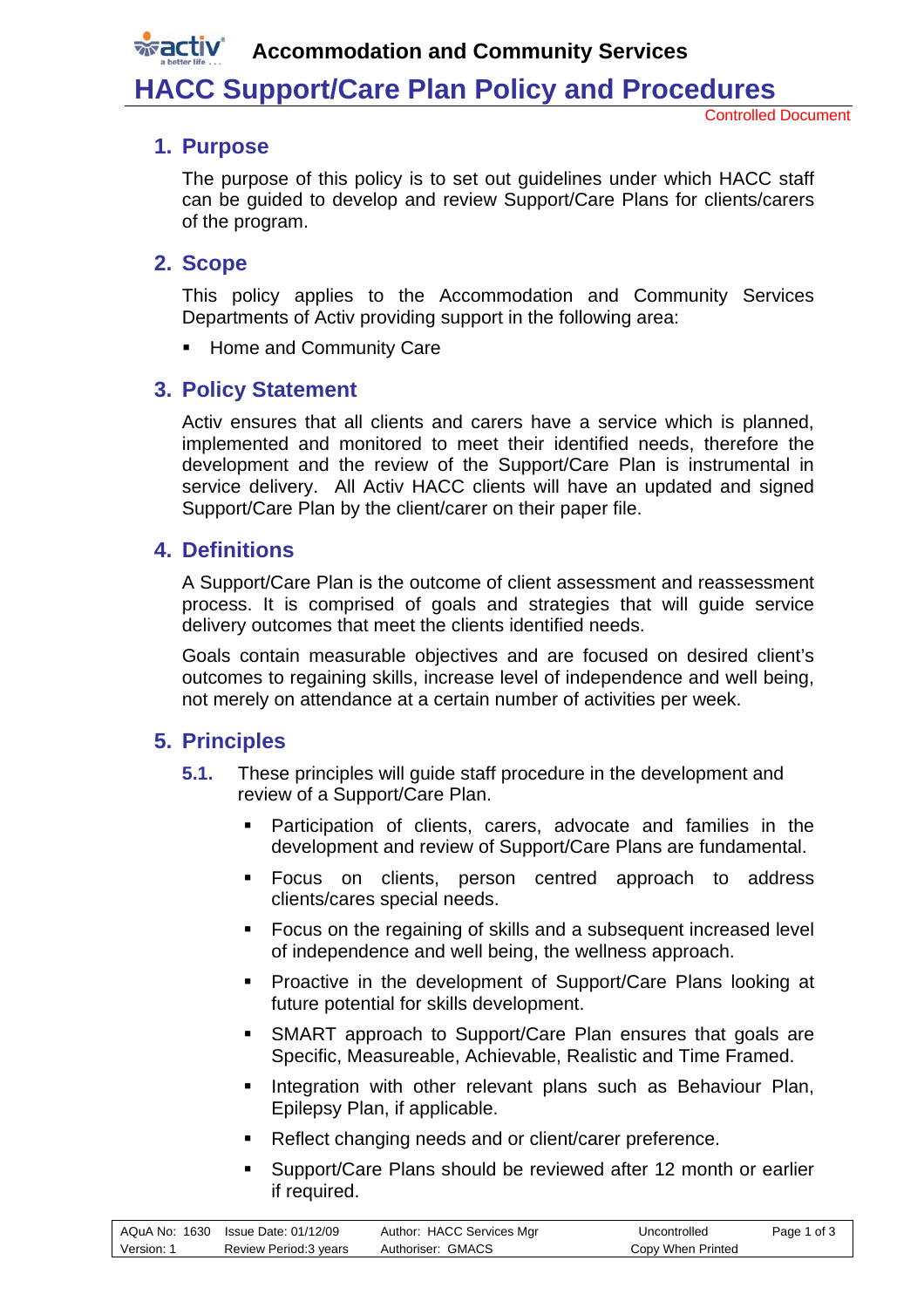**Accommodation and Community Services**

# **HACC Support/Care Plan Policy and Procedures**

Controlled Document

### **6 Procedures**

*x***activ** 

#### **6.1 Support / Care Plan completed over phone**

- If the Support/Care Plan is developed or reviewed over the phone, data entry should be completed on TRACCS (Care Plan tab under tab 4-Intake Details) concurrently using Activ HACC Support/Care Plan template.
- After entry into TRACCS the Support/Care Plan is to be printed and placed in the client paper file.
- Write Support/Care Plan development and next review date on the "Client File Content Page".
- **Post the standard Service Confirmation Letter, with a copy of the** new Support/Care Plan to be signed by client and/or carer.
- Signed copy of Service Confirmation Letter to be filed in client's paper file when received.

#### **6.2 Support/Care Plan completed in clients home**

- If the Support/Care Plan is developed or reviewed in conjunction with clients/family/carer in paper format using HACC Support/Care Plan form template on Care Plan tab under tab 4 – Intake details in TRACCS
- Client/Carer signs the Support/Care Plan that has been finalised during visit.
- Complete Support/Care Plan on TRACCS (Care Plan tab under tab 4-Intake Details) when in the office and place a copy of the Support/Care Plan in the client paper file.
- Write Support/Care Plan development and next review date on the Client File Content Page.
- **Post the standard Service Confirmation Letter, with a copy of the** Support/Care Plan to be signed by client and/or carer.

#### **6.3 Triggers for Support/Care Plan Review**

- **EXECOMMUNICATED FROM CONTROLLY FOR THE COMMUNICATED** Communication from client need.
- **Feedback from support workers through service delivery** observation.
- Scheduled date for Review.